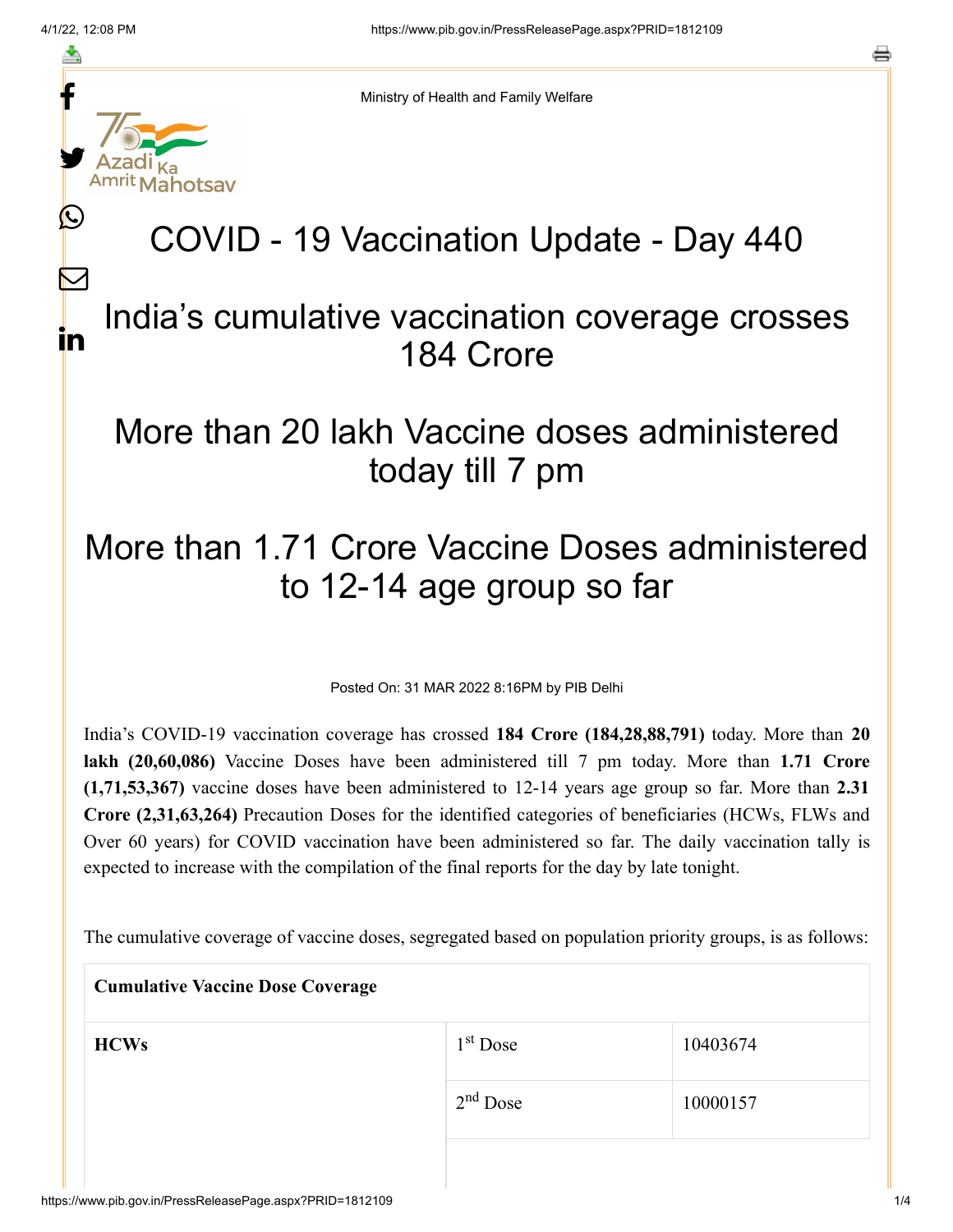| f                                            |                                              | <b>Precaution Dose</b> | 4465085    |
|----------------------------------------------|----------------------------------------------|------------------------|------------|
|                                              | <b>FLWs</b>                                  | 1 <sup>st</sup> Dose   | 18413226   |
| C                                            |                                              | $2nd$ Dose             | 17510467   |
|                                              |                                              | <b>Precaution Dose</b> | 6876982    |
|                                              | Age Group 12-14 years                        | $1st$ Dose             | 17153367   |
| in                                           | Age Group 15-18 years                        | $1st$ Dose             | 57187564   |
|                                              |                                              | $2nd$ Dose             | 38127880   |
|                                              | Age Group 18-44 years                        | 1 <sup>st</sup> Dose   | 554613112  |
|                                              |                                              | $2nd$ Dose             | 466027792  |
|                                              | Age Group 45-59 years                        | $1st$ Dose             | 202749035  |
|                                              |                                              | $2nd$ Dose             | 185349677  |
|                                              | Over 60 years                                | $1st$ Dose             | 126737433  |
|                                              |                                              | $2nd$ Dose             | 115452143  |
|                                              |                                              | <b>Precaution Dose</b> | 11821197   |
|                                              | Cumulative 1 <sup>st</sup> dose administered |                        | 987257411  |
| Cumulative 2 <sup>nd</sup> dose administered |                                              | 832468116              |            |
|                                              | <b>Precaution Dose</b>                       |                        | 23163264   |
|                                              | <b>Total</b>                                 |                        | 1842888791 |

Today's achievement in the vaccination exercise, segregated by population priority groups, is as follows: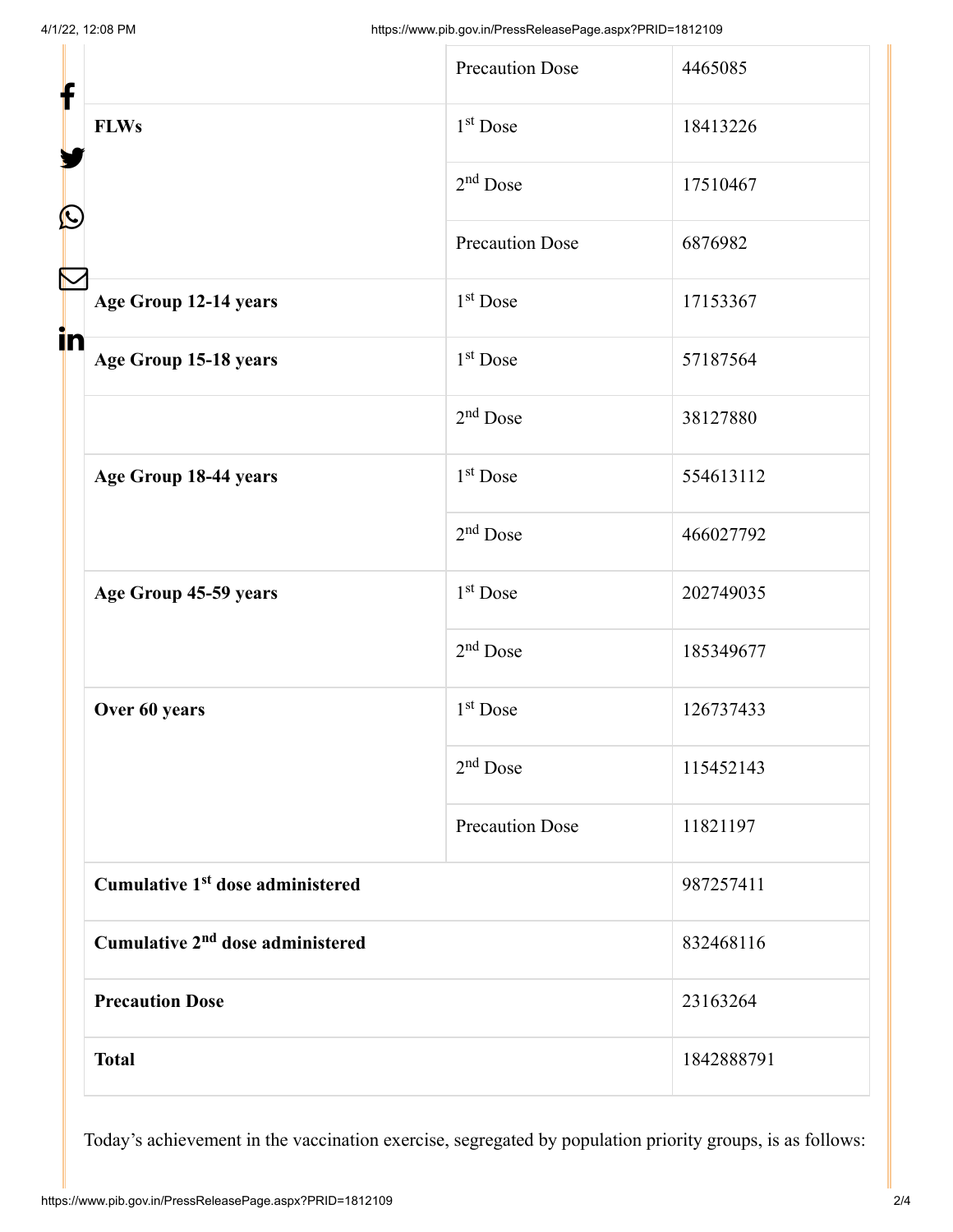| Date: 31 <sup>st</sup> March, 2022 (440 <sup>th</sup> Day) |                        |         |  |  |
|------------------------------------------------------------|------------------------|---------|--|--|
| <b>HCWs</b>                                                | $1st$ Dose             | 33      |  |  |
|                                                            | $2nd$ Dose             | 718     |  |  |
|                                                            | <b>Precaution Dose</b> | 8558    |  |  |
| <b>FLWs</b>                                                | $1st$ Dose             | 67      |  |  |
|                                                            | $2nd$ Dose             | 1497    |  |  |
|                                                            | <b>Precaution Dose</b> | 17481   |  |  |
| Age Group 12-14 years                                      | $1st$ Dose             | 995340  |  |  |
| Age Group 15-18 years                                      | $1st$ Dose             | 73037   |  |  |
|                                                            | $2nd$ Dose             | 163140  |  |  |
| Age Group 18-44 years                                      | 1 <sup>st</sup> Dose   | 56876   |  |  |
|                                                            | $2nd$ Dose             | 444736  |  |  |
| Age Group 45-59 years                                      | $1st$ Dose             | 9161    |  |  |
|                                                            | $2nd$ Dose             | 100772  |  |  |
| Over 60 years                                              | 1 <sup>st</sup> Dose   | 6386    |  |  |
|                                                            | $2nd$ Dose             | 62966   |  |  |
|                                                            | <b>Precaution Dose</b> | 119318  |  |  |
| Cumulative 1 <sup>st</sup> dose administered               |                        | 1140900 |  |  |
| Cumulative 2 <sup>nd</sup> dose administered               |                        | 773829  |  |  |